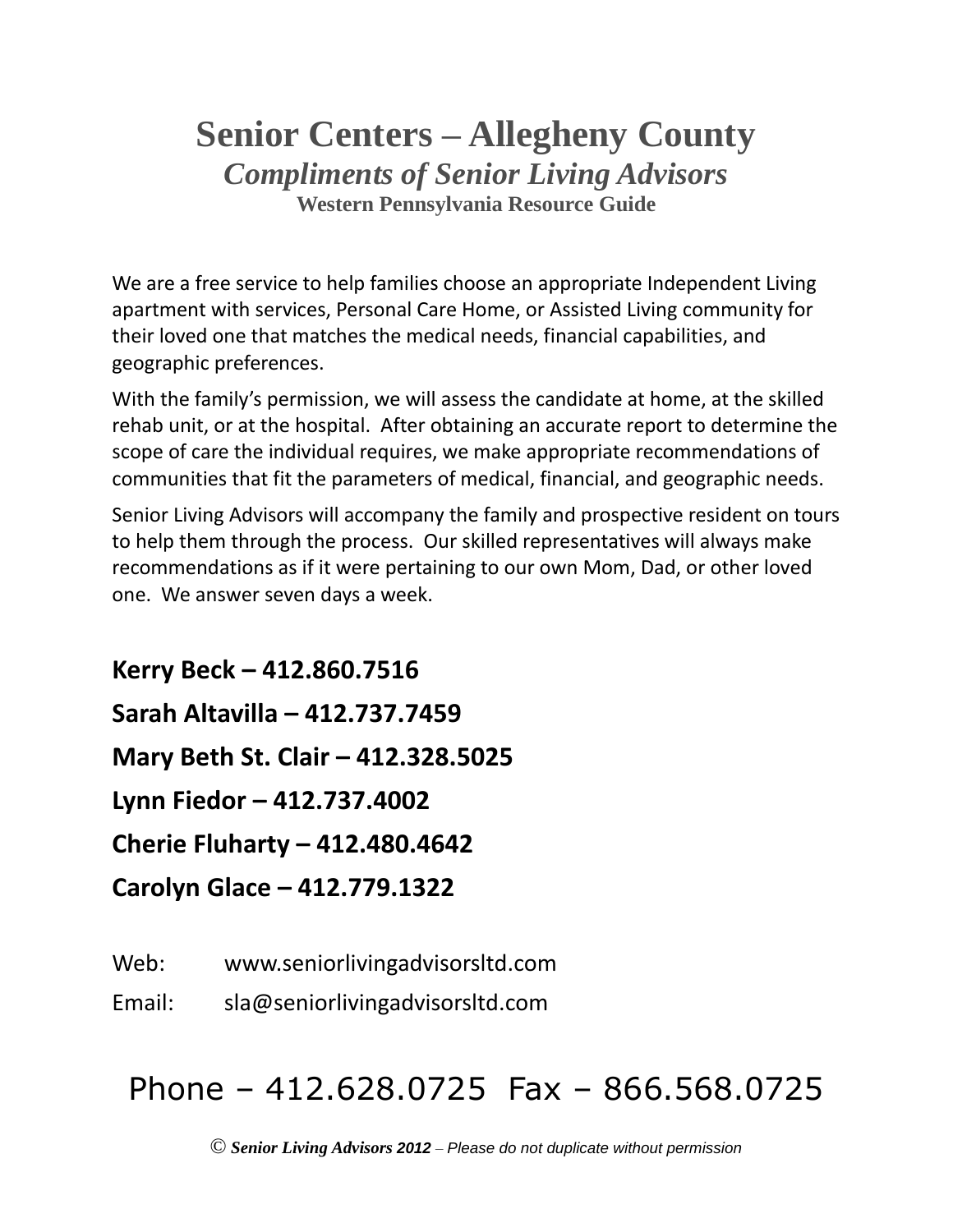In addition to providing a nutritious meal, centers offer social activities, a range of informative programs, creative arts, exercise, volunteer opportunities, community services, and other special events which are unique to individual centers.

- No charge to attend the center and activities funded through the Area Agency on Aging.
- Contributions may be requested for some activities.
- Special classes held at centers may have a fee.
- Come whenever you want, no minimum attendance required.

## **Senior Centers - Allegheny County**

**Allentown - Henry Kaufmann Center** 2201 Salisbury St Pittsburgh, PA 15210 412-431-0557

**Allentown - Hilltop Center**

631 E. Warrington Ave. Pittsburgh, PA 15210 412-481-5484

## **Beechview Healthy Active Living Community Center**

1555 Broadway Ave Pittsburgh, PA 15216 412-571-3224 Website: [http://pittsburghpa.gov/ci](http://pittsburghpa.gov/citiparks/healthy-active-living) [tiparks/healthy-active](http://pittsburghpa.gov/citiparks/healthy-active-living)[living](http://pittsburghpa.gov/citiparks/healthy-active-living)

#### **Braddock Hills Center**

3000 Locust St Pittsburgh, PA 15221 412-824-9660 Website: [www.eaas.net](http://www.eaas.net/)

## **Brighton Heights Healthy Active Living Community Center** 3515 McClure Ave Pittsburgh, PA 15212 412-766-4656 Website: [http://pittsburghpa.gov/ci](http://pittsburghpa.gov/citiparks/healthy-active-living) [tiparks/healthy-active](http://pittsburghpa.gov/citiparks/healthy-active-living)[living](http://pittsburghpa.gov/citiparks/healthy-active-living)

**Center North Senior Center** Nativity Lutheran Church 4517 Mt. Royal Boulevard Allison Park, PA 15101 412-486-6426 [www.northernareacompa](http://www.northernareacompanies.com/) [nies.com](http://www.northernareacompanies.com/)

**Century III Resource Center** 3075 Clairton Road Suite 948 Century III Mall West Mifflin, PA 15123 412-216-3169 Website: [www.lifespanpa.org](http://www.lifespanpa.org/)

## **Chartiers Area Resource Center** 300 Lincoln Ave Carnegie, PA, 15106 412-276-5056 Website: [www.lifespanpa.org](http://www.lifespanpa.org/)

**CYA - Center in the Country (West Deer)** 4834 Route 910 Allison Park, PA 15101 724-443-8220 Website: [http://www.westdeertow](http://www.westdeertownship.com/west-deer-senior-citizens-center/) [nship.com/west-deer](http://www.westdeertownship.com/west-deer-senior-citizens-center/)[senior-citizens-center/](http://www.westdeertownship.com/west-deer-senior-citizens-center/)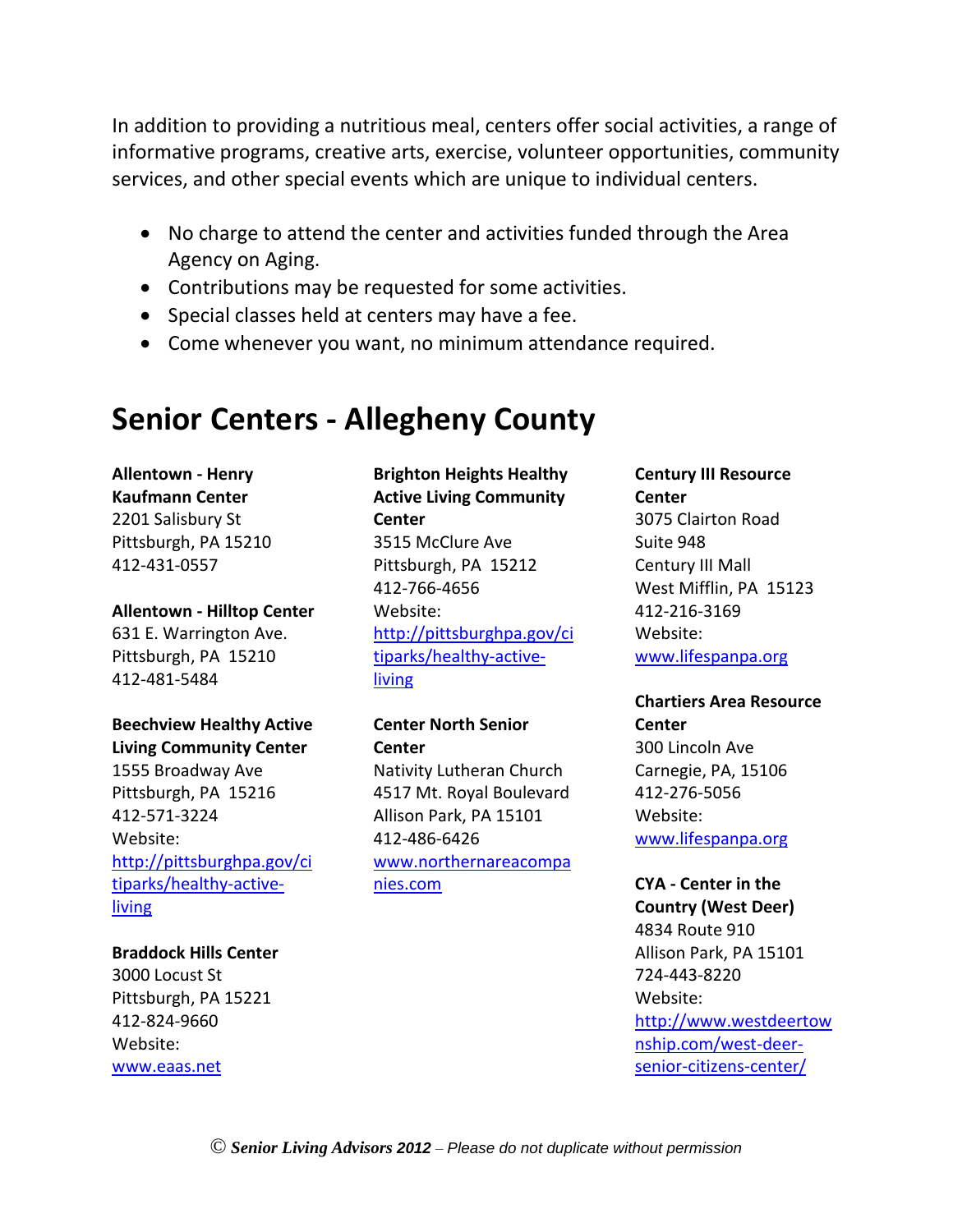#### **CYA - Polish Hill**

West Penn Recreation Center, 30th and Paulowna Streets Pittsburgh, PA 15219 412-621-8197 Website: [www.catholic.youthassoci](http://www.catholic.youthassociation.com/) [ation.com](http://www.catholic.youthassociation.com/)

#### **CYA - Stephen Foster**

286 Main St. Pittsburgh, PA 15201 412-621-3342 Website: [http://www.catholicyouth](http://www.catholicyouthassociation.com/index.php/news/service-locations.html) [association.com/index.php](http://www.catholicyouthassociation.com/index.php/news/service-locations.html) [/news/service](http://www.catholicyouthassociation.com/index.php/news/service-locations.html)[locations.html](http://www.catholicyouthassociation.com/index.php/news/service-locations.html)

#### **Eastern Area Adult Services**

444 Avenue D Pittsburgh, PA 15221 412-824-5610 Website: [www.eaas.net](http://www.eaas.net/)

#### **Elizabeth Seton Center**

1900 Pioneer Ave Pittsburgh, PA 15226 412-344-4777 Website: [www.setoncenter.com](http://www.setoncenter.com/)

#### **Etna Senior Center**

Etna Congregational Church 18 Walnut Street Pittsburgh, PA 15223 412-781-6517 Website: [www.northernareacompa](http://www.northernareacompanies.com/) [nies.com](http://www.northernareacompanies.com/)

#### **Glen Hazel Healthy Active**

**Living Community Center** 945 Roselle Court Pittsburgh, PA 15207 412-422-6554 Website: [http://pittsburghpa.gov/ci](http://pittsburghpa.gov/citiparks/healthy-active-living) [tiparks/healthy-active](http://pittsburghpa.gov/citiparks/healthy-active-living)**[living](http://pittsburghpa.gov/citiparks/healthy-active-living)** 

**Greenfield Healthy Active Living Community Center** 745 Greenfield Ave Pittsburgh, PA 15217 412-422-6551 Website: [http://pittsburghpa.gov/ci](http://pittsburghpa.gov/citiparks/healthy-active-living) [tiparks/healthy-active](http://pittsburghpa.gov/citiparks/healthy-active-living)[living](http://pittsburghpa.gov/citiparks/healthy-active-living)

## **Hazelwood Healthy Active Living Community Center** 5344 2nd Ave Pittsburgh, PA 15207 412-422-6549 Website: [http://pittsburghpa.gov/ci](http://pittsburghpa.gov/citiparks/healthy-active-living) [tiparks/healthy-active](http://pittsburghpa.gov/citiparks/healthy-active-living)[living](http://pittsburghpa.gov/citiparks/healthy-active-living)

**Heritage House Resource Center** 308 East 8th Ave Homestead PA 15120 412-464-1300 Website: [www.lifespanpa.org](http://www.lifespanpa.org/)

## **Hill House Senior Service Center** 2038 Bedford Ave Pittsburgh PA 15219 412-392-4450 Website: [www.hillhouse.org](http://www.hillhouse.org/)

**Homewood Healthy Active Living Community Center** 7321 Frankstown Ave Pittsburgh, PA 15208 412-244-4190 Website: [http://pittsburghpa.gov/ci](http://pittsburghpa.gov/citiparks/healthy-active-living) [tiparks/healthy-active](http://pittsburghpa.gov/citiparks/healthy-active-living)[living](http://pittsburghpa.gov/citiparks/healthy-active-living)

#### **Imperial Community Resource Center** 540 Penn Lincoln Drive Penn Lincoln Plaza Imperial, PA 15126 724-218-1669

#### **Jewish Community Center of Greater Pittsburgh**

5738 Forbes Ave Pittsburgh, PA 15217 412-521-8010 Website: [www.jccpgh.org](http://www.jccpgh.org/)

#### **K. Leroy Irvis Towers** 715 Mercer St. Pittsburgh, PA 15219 412-392-4450 Website: [www.hillhouse.org](http://www.hillhouse.org/)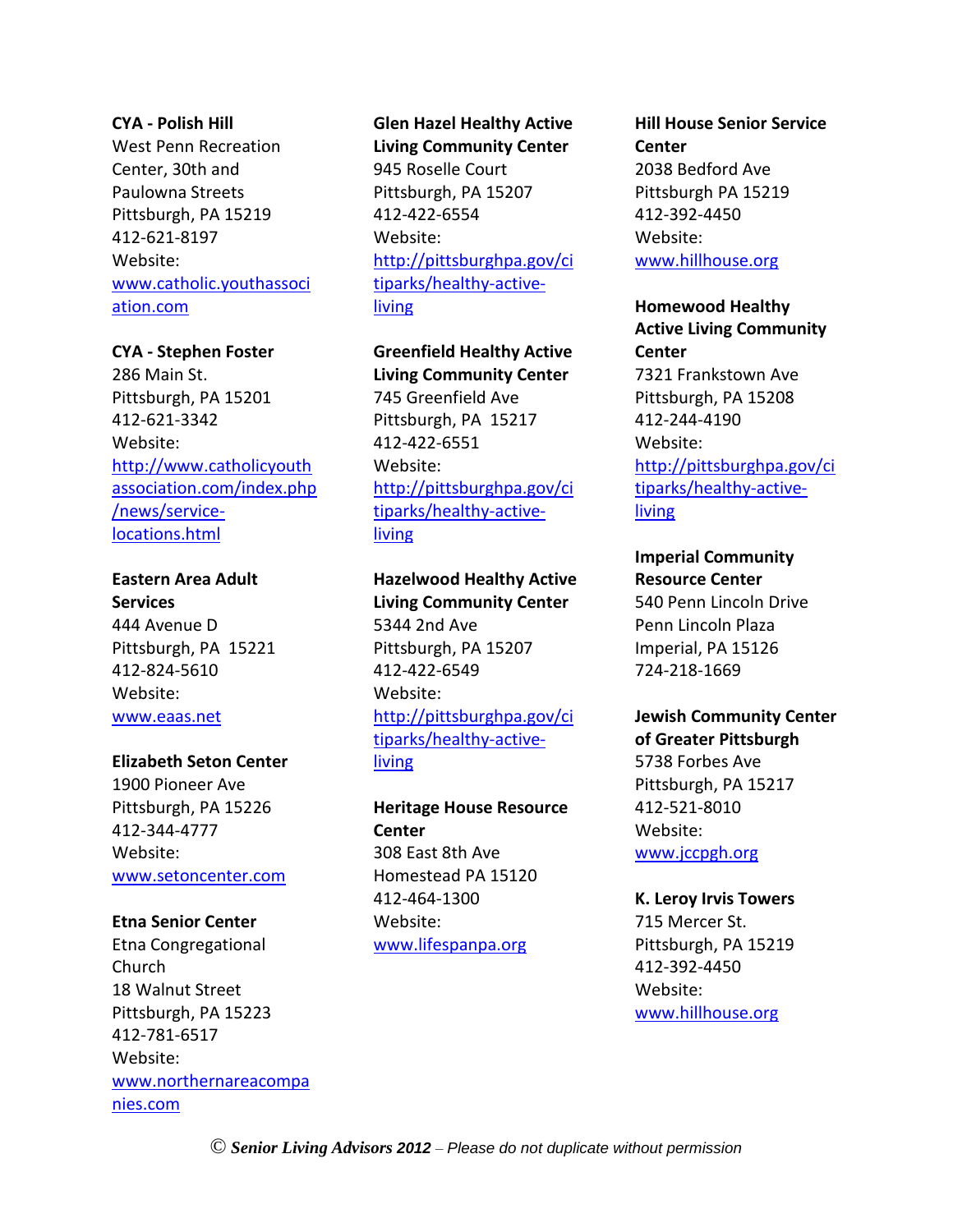#### **Knoxville Senior Center**

320 Brownsville Rd Pittsburgh, PA 15210 412-381-6900 Website: [www.lifespanpa.org](http://www.lifespanpa.org/)

## **Lawrenceville Healthy Active Living Community Center** 4600 Butler St Pittsburgh, PA 15201 412-622-6918 Website: [http://pittsburghpa.gov/ci](http://pittsburghpa.gov/citiparks/healthy-active-living) [tiparks/healthy-active](http://pittsburghpa.gov/citiparks/healthy-active-living)[living](http://pittsburghpa.gov/citiparks/healthy-active-living)

## **LifeSpan Services at the Bethel Park Community Center** 5151 Park Ave Bethel Park, PA 15102 412-831-7111 Website: [www.lifespanpa.org](http://www.lifespanpa.org/)

## **LifeSpan - The Gathering Place** 540 Penn Lincoln Drive, Penn Lincoln Plaza Imperial, PA 15126 724-218-1669 Website: [http://www.lifespanpa.org](http://www.lifespanpa.org/Imperial-Center) [/Imperial-Center](http://www.lifespanpa.org/Imperial-Center)

**Lutheran - Prime Time Activity Center** 440 Lincoln Ave. Pittsburgh, PA 15202 412-307-1782 Website: [www.lsswpa.org](http://www.lsswpa.org/)

## **Mon Valley at the Olympia Resource Center** 4313 Walnut St Shopping Plaza McKeesport, PA 15132 412-664-5434 Website: [www.lifespanpa.org](http://www.lifespanpa.org/)

**Morningside Healthy Active Living Community Center** 6944 Presidents Way Pittsburgh, PA 15206 412- 665-4342 Website: [http://pittsburghpa.gov/ci](http://pittsburghpa.gov/citiparks/healthy-active-living) [tiparks/healthy-active](http://pittsburghpa.gov/citiparks/healthy-active-living)[living](http://pittsburghpa.gov/citiparks/healthy-active-living)

## **Mt. Washington Healthy Active Living Community Center** 122 Virginia Ave Pittsburgh, PA 15211 412-488-8405 Website: [http://pittsburghpa.gov/ci](http://pittsburghpa.gov/citiparks/healthy-active-living) [tiparks/healthy-active](http://pittsburghpa.gov/citiparks/healthy-active-living)[living](http://pittsburghpa.gov/citiparks/healthy-active-living)

**NAMS - Body & Soul Wellness** 209 13th St. Pittsburgh, PA 15215 412-781-1175 Ext. 2107 Website: [www.newimageseniorcent](http://www.newimageseniorcenter.com/) [er.com](http://www.newimageseniorcenter.com/)

#### **NAMS - Center North**

Nativity Lutheran Church 4517 Mt. Royal Boulevard Allison Park, PA 15101 412-486-6426 Website: [http://seniorcenternorth.c](http://seniorcenternorth.com/) [om/](http://seniorcenternorth.com/)

**NAMS - Etna Senior Center** Etna Congretional Church 18 Walnut Street Pittsburgh, PA 15223 412-781-6517 Website: [http://etnaseniorcenter.co](http://etnaseniorcenter.com/) [m/](http://etnaseniorcenter.com/)

**NAMS - Tarentum (Highlands) Senior Center** 704 Second Ave. Tarentum, PA 15084 724-224-1552 Website: [www.northernareacompa](http://www.northernareacompanies.com/) [nies.com](http://www.northernareacompanies.com/)

**Northside Healthy Active Living Community Center** 5 Allegheny Sq. Pittsburgh, PA 15212 412-323-7239 Website: [http://pittsburghpa.gov/ci](http://pittsburghpa.gov/citiparks/healthy-active-living) [tiparks/healthy-active](http://pittsburghpa.gov/citiparks/healthy-active-living)[living](http://pittsburghpa.gov/citiparks/healthy-active-living)

© *Senior Living Advisors 2012* – *Please do not duplicate without permission*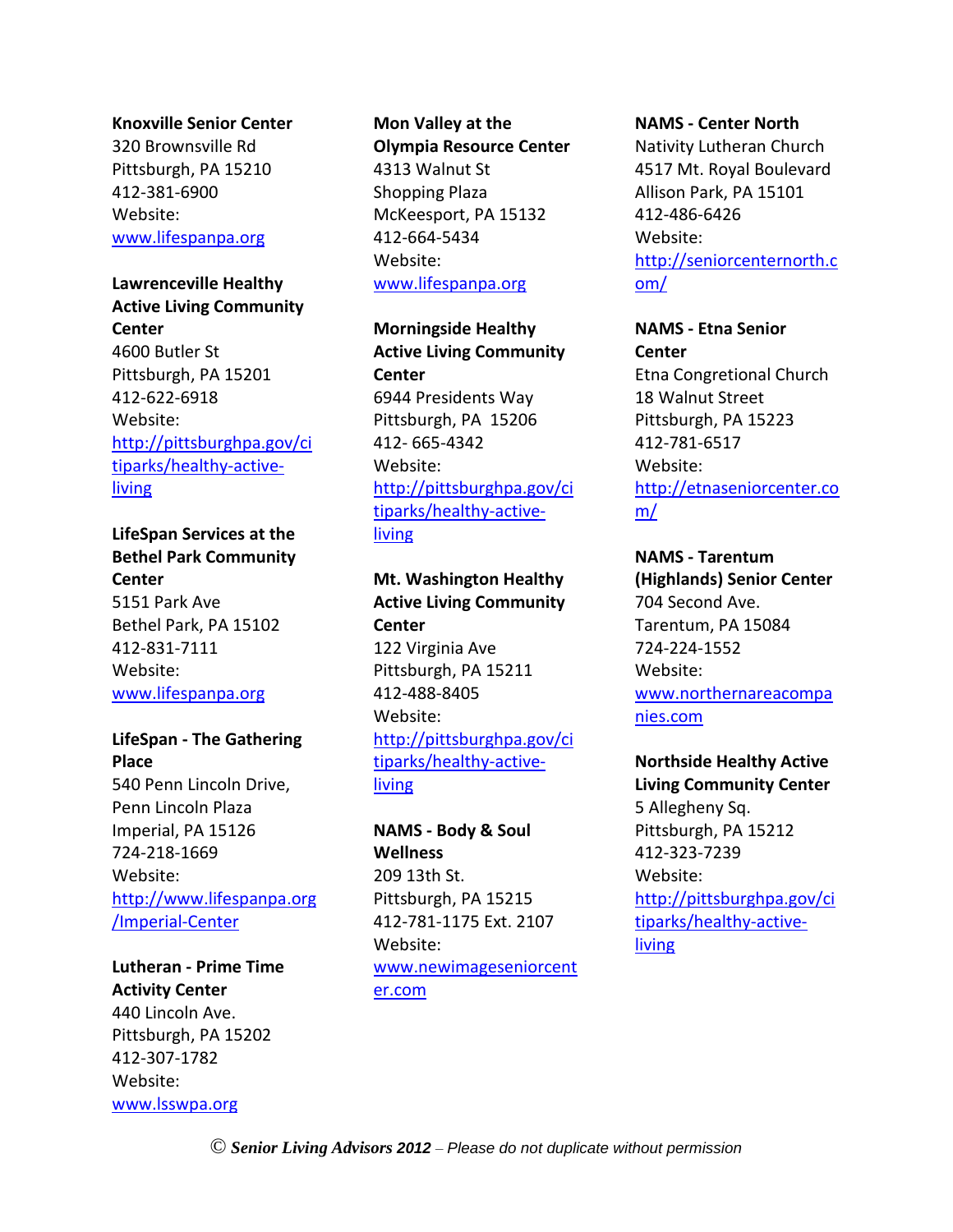**Northview Heights Healthy Active Living Community Center** 533 Mt. Pleasant Rd. Pittsburgh, PA 15214 412-323-7935 Website: [http://pittsburghpa.gov/ci](http://pittsburghpa.gov/citiparks/healthy-active-living) [tiparks/healthy-active](http://pittsburghpa.gov/citiparks/healthy-active-living)[living](http://pittsburghpa.gov/citiparks/healthy-active-living)

**Penn Hills Senior Center**

147 Jefferson Rd. Pittsburgh, PA 15235 412-244-3409 Website: [www.pennhills.org](http://www.pennhills.org/)

#### **Plum Senior Center**

499 Center - New Texas Rd Pittsburgh, PA 15239 412-795-2330 Website: [www.PlumSeniorCenter.co](http://www.plumseniorcenter.com/) [m](http://www.plumseniorcenter.com/)

**Polish Hill Senior Center**

30th and Paulowna St Pittsburgh, PA 15219 412-621-8197

**PrimeTime Activity Center**

440 Lincoln Ave Pittsburgh, PA 15202 412-734-9330 Website: [www.lsswpa.org](http://www.lsswpa.org/)

## **Riverview Community Action Corp.** 501 Second St P.O. Box 437 Oakmont, PA 15139 412-828-1062 Website: [www.rcacorp.org](http://www.rcacorp.org/)

**Seton Overbrook Senior Center** 2199 Dartmore St Pittsburgh, PA 15210 412-882-7135 Website: [www.setoncenter.com](http://www.setoncenter.com/)

**Sheraden Healthy Active Living Community Center** 720 Sherwood Ave Pittsburgh, PA 15204 412-777-5012 Website: [http://pittsburghpa.gov/ci](http://pittsburghpa.gov/citiparks/healthy-active-living) [tiparks/healthy-active-](http://pittsburghpa.gov/citiparks/healthy-active-living)

[living](http://pittsburghpa.gov/citiparks/healthy-active-living)

**South Side (Market House) Healthy Active Living Community Center** 12th & Bingham St Pittsburgh, PA 15203 412-488-8404 Website: [http://pittsburghpa.gov/ci](http://pittsburghpa.gov/citiparks/healthy-active-living) [tiparks/healthy-active](http://pittsburghpa.gov/citiparks/healthy-active-living)[living](http://pittsburghpa.gov/citiparks/healthy-active-living)

## **Steel Valley Resource Center** 530 Miller St Clairton, PA 15025 412-233-4847 Website: [www.lifespanpa.org](http://www.lifespanpa.org/)

**Stephen Foster Center** 286 Main St Pittsburgh, PA 15201 412-621-3342

#### **Swissvale Senior Center**

7350 McClure Ave Pittsburgh, PA 15218 412-731-6125 Website: [www.eaas.net](http://www.eaas.net/)

#### **Turtle Creek Center**

519 Penn Ave Turtle Creek, PA 15145 412-824-6880 Website: [www.eaas.net](http://www.eaas.net/)

#### **Vintage, Inc.**

401 N. Highland Ave Pittsburgh, PA 15206 412-361-5003 Website: [www.vintageseniorservice](http://www.vintageseniorservices.org/) [s.org](http://www.vintageseniorservices.org/)